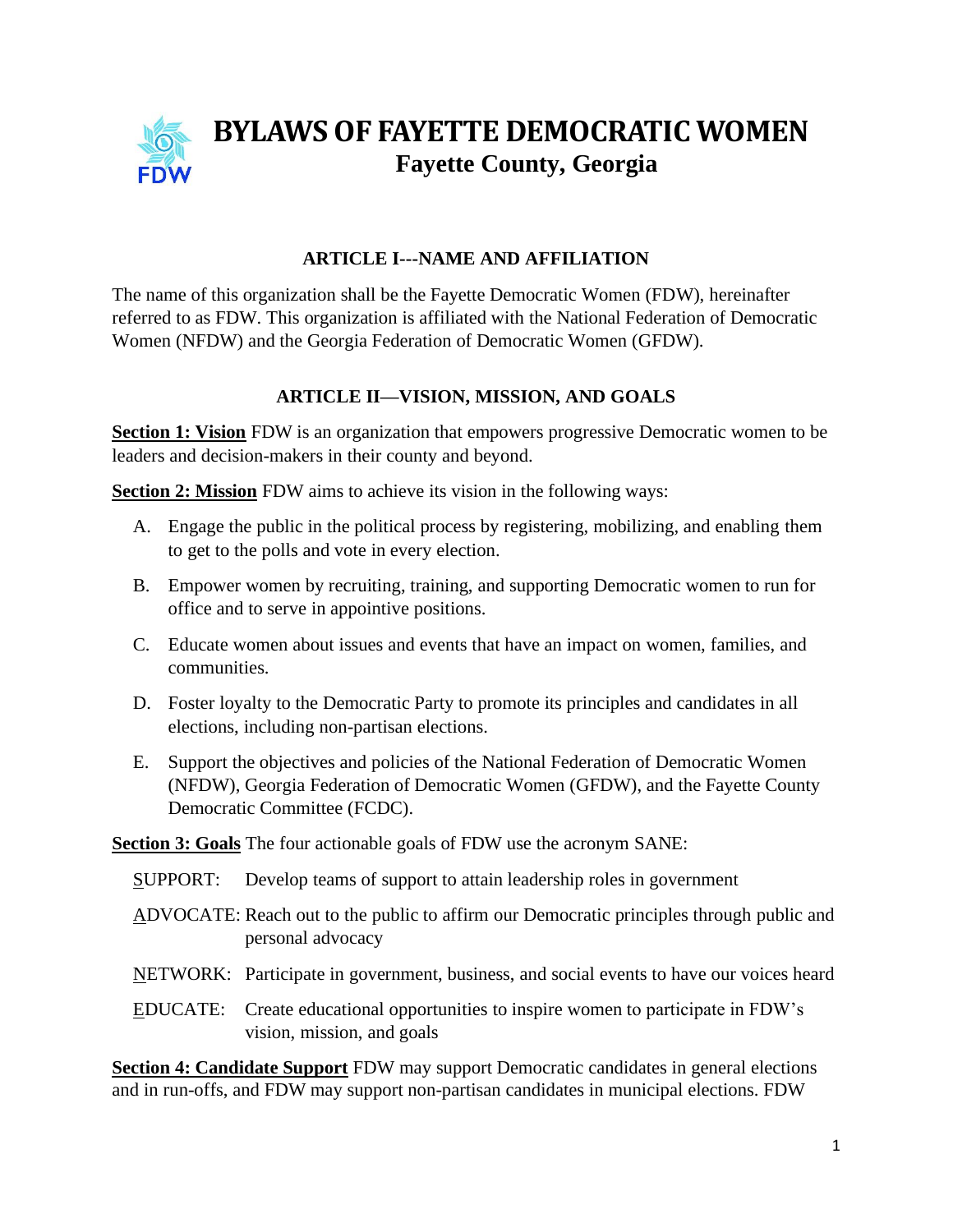shall not take part in supporting any Democratic candidate(s) over other Democratic candidates in any primary election, nor shall any member be permitted to do so in the name of FDW.

#### **ARTICLE III—PRINCIPAL OFFICE**

The principal office of this organization shall be located at the address of the president until a permanent address is established within Fayette County.

#### **ARTICLE IV—MEMBERSHIP**

**Section 1: Voting Membership** A voting membership in FDW shall be open to any person meeting the following eligibility requirements:

- A. Is 18 years of age or older,
- B. Is supportive of the vision, mission, and goals set forth in Article II, and
- C. Submits a completed membership application, and
- D. Is current in the payment of his or her membership dues as set forth in Article V.

#### **Section 2: Non-Voting Membership**

- A. The Executive Board has the authority to add non-voting membership categories as it deems appropriate.
- B. The General Membership has the authority to approve individual, honorary non-voting memberships with no annual dues.

**Section 3: Removal from Membership** Any member may be removed from FDW membership for non-payment of dues or by resignation. An individual who is removed from membership may be reinstated upon receipt of dues.

#### **ARTICLE V—DUES**

**Section 1: Fiscal Year** The fiscal year of FDW shall be January 1 through December 31 of each year.

#### **Section 2: Dues**

- A. Membership dues shall be administratively determined annually by the FDW Executive Board with approval by the FDW voting membership. Any proposed change in annual dues must be submitted to the voting membership by e-mail or calling post a minimum of two (2) months in advance of January 1.
- B. Dues shall be paid as follows:
	- 1. Annually by January 1, or…
	- 2. Annually in two (2) equal installments by January 1 and July 1, or…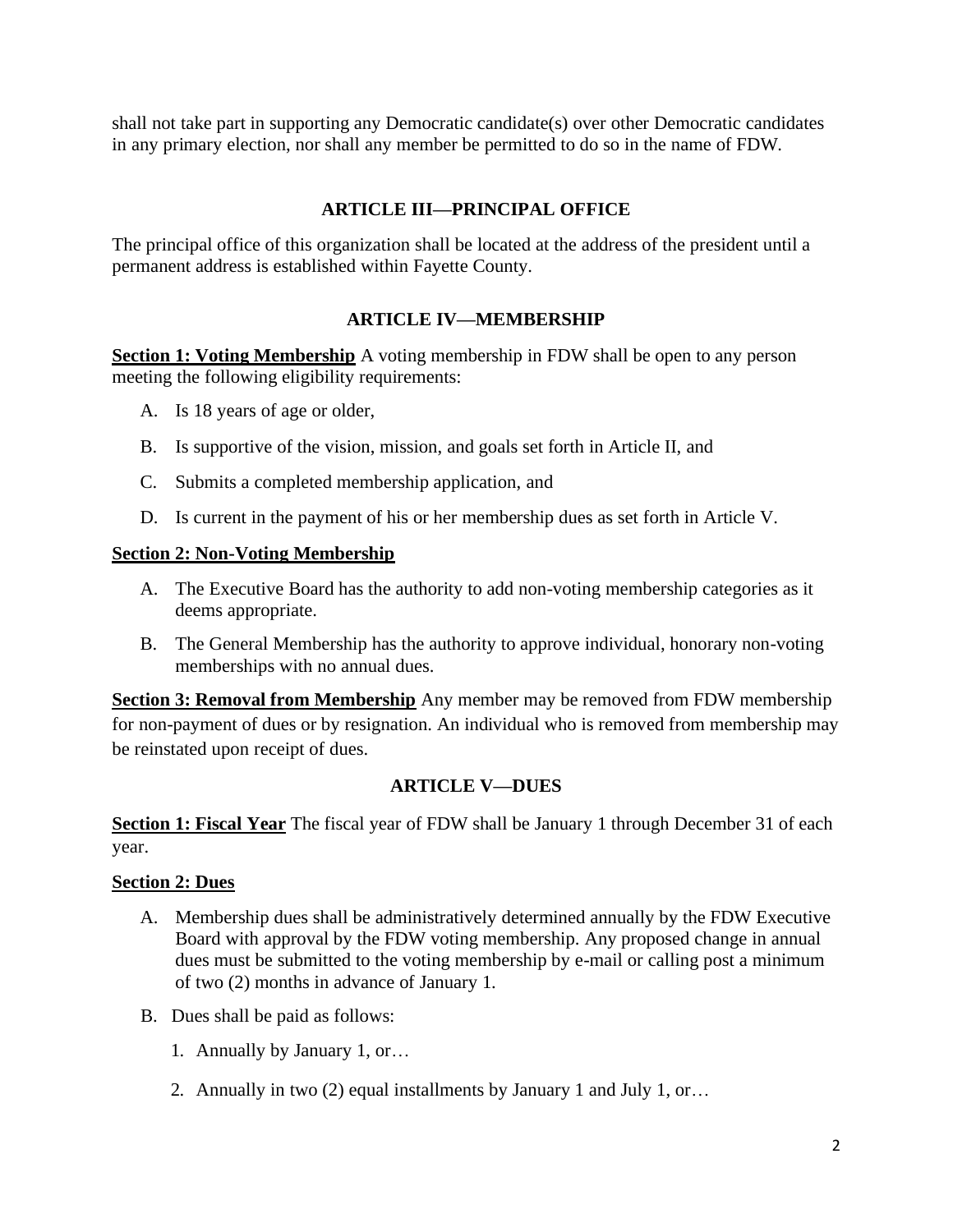3. Total due pro-rated by month of enrollment to accommodate new enrollees throughout the year.

# **ARTICLE VI—MEETINGS**

**Section 1: Date** Meetings are held on the third (3<sup>rd</sup>) Saturday of each month and are open to any current or prospective members and invited guests.

**Section 2: Place and Time** The place and time of general membership meetings shall be decided by the Executive Board. If there is a change in the date, time, and/or place of the monthly meetings, the members shall be notified by email or calling post.

**Section 3: Quorum** A quorum of the General Membership shall be twenty (20) percent of the current voting membership. A quorum of the Executive Board shall be forty (40) percent of the Executive Board's membership at the time of any vote.

# **ARTICLE VII—ELECTION OF OFFICERS**

**Section 1: Officers** The elected officers of FDW shall be President, First Vice President, Second Vice President**,** Secretary, Assistant Secretary, Treasurer, and Assistant Treasurer.

**Section 2: Elections** Election of selected officers by the voting members of FDW shall be held annually in November. In odd numbered years the following officers shall be elected: President, Second Vice President, Assistant Secretary, and Treasurer. In even numbered years, the following officers shall be elected: First Vice President, Secretary, and Assistant Treasurer. Installation shall take place at the December Retreat/Meeting. Names and addresses of new officers shall be sent immediately to the president and treasurer of GFDW.

**Section 3: Term Limits** Officers shall be elected for a term of two (2) years. No officer shall serve in the same office for more than two consecutive terms.

**Section 4: Voting** Voting shall be by written, secret ballot. A candidate for office shall be deemed elected by a majority of all ballots cast. In the event of three (3) or more candidates with no candidate receiving a majority (one (1) more than half) vote, a run-off election shall be held between the two (2) candidates receiving the highest number of votes. If there is only one nominee for any office, that nominee's election shall be by acclamation.

**Section 5: Voting Eligibility** Only current, voting members shall be eligible to vote.

# **ARTICLE VIII—EXECUTIVE BOARD AND OFFICER DUTIES**

## **Section 1: Executive Board**

A. The officers and the chair(s) of each standing committee shall serve as the Executive Board. Other positions may be added as necessary with the duties determined by the Executive Board.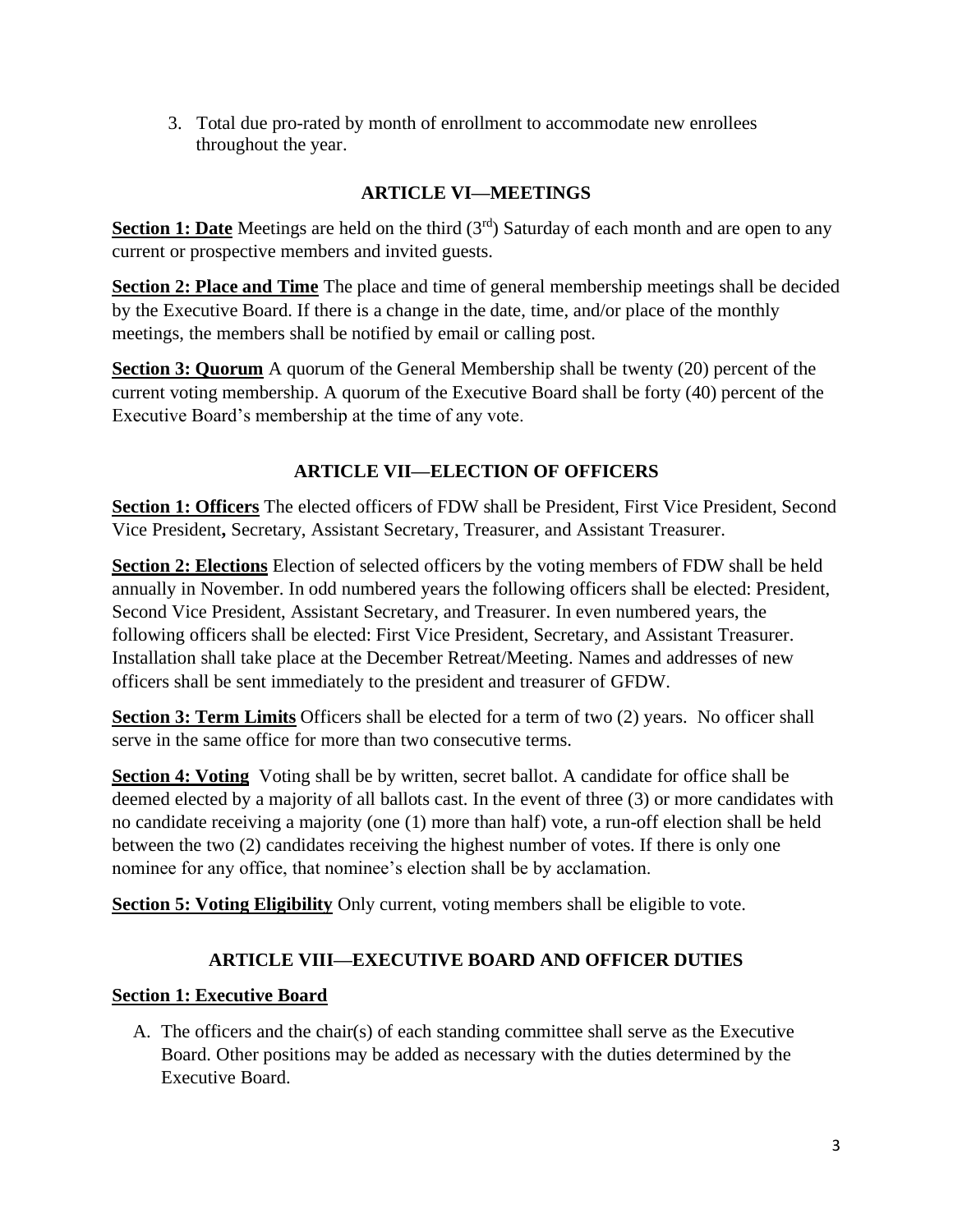- B. The Executive Board serves to provide FDW with strategic direction and organizational oversight so that the organization's vision, mission, and goals are implemented.
- C. The Executive Board meetings shall be open to all members of FDW.
- D. The Executive Board shall communicate any and all decisions for which a vote is taken to the General Membership.

## **Section 2: Officer Duties and Responsibilities**

- A. President: The president shall preside at all meetings of the General Membership and the Executive Board. The president shall appoint all chairs of standing committees and special committees. The president shall be the chair of the Executive Board and an ex-officio member of all committees except the Nominating Committee and the Financial Review Committee. The president shall be one of the officers authorized to sign financial transactions for the organization.
- B. First Vice President: The first vice president shall preside at all General Membership and Executive Board meetings in the absence or at the request of the president. The first vice president shall assist the president as requested and shall be authorized to sign financial transactions for the organization.
- C. Second Vice President: The second vice president shall act as the chair of the Membership Committee. The second vice president shall preside at all General Membership and Executive Board meetings in the absence or at the request of the president or first vice president. The second vice president shall assist the president and first vice president as requested with the exception of signing financial transactions for the organization.
- D. Secretary: The secretary shall keep minutes of the General Membership and Executive Board meetings, share these minutes with the relevant membership, and enter these minutes into a permanent journal. The secretary shall attend to correspondence of the organization as requested by the president.
- E. Assistant Secretary: The assistant secretary shall assist the secretary as requested.
- F. Treasurer: The treasurer is the custodian of all funds of the organization. The treasurer shall collect and make timely deposits of all funds in a federally insured bank or credit union selected by the Executive Board.

The treasurer shall keep accurate financial records of all accounts open to inspection by the president and/or the president's designee(s) at any time.

 The treasurer shall prepare and present a Treasurer's Report at each General Membership meeting. This report shall be a monthly statement of beginning balance, income, expenses, and ending fund balances. This report shall be provided to the president in written form at that same meeting and stored in hard copy and electronic formats.

The treasurer shall prepare and present a detailed draft report at each monthly Executive Board meeting for review of the current financial period. The report shall contain three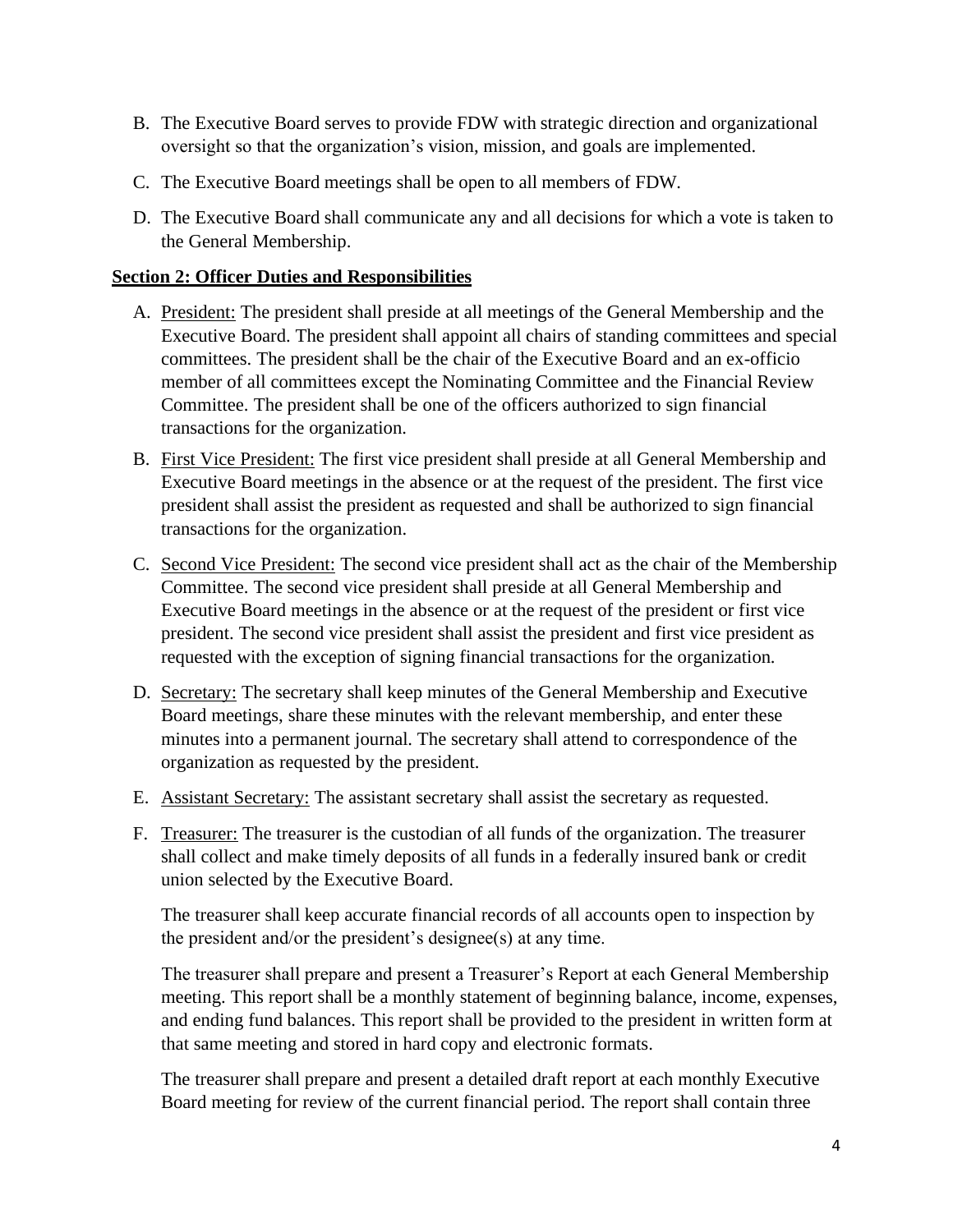parts: a Year-to-Date Budget vs. Actual Summary, income, and expenses that have been reconciled to the current bank statement. These reports are stored and submitted to the Financial Review Committee for an annual audit.

The treasurer shall prepare and present a written Annual Financial Report that includes a beginning balance, a summary of income, a summary of expenses, and ending fund balances. This report shall be submitted to the Financial Review Committee within four (4) weeks of the close of the fiscal year.

The treasurer is an ex-officio member of the Fundraising Committee and the Membership Committee. The treasurer shall be one of the officers authorized to sign financial transactions for the organization.

G. Assistant Treasurer: The assistant treasurer shall assist the treasurer as requested with the exception of signing financial transactions for the organization.

## **Section 3: Officer Vacancies**

- A. Should the office of the president become vacant, the first vice president shall assume the duties of the president for the duration of the term.
- B. Should any office other than the presidency become vacant, the president shall appoint a member to serve for the duration of the term. This appointment shall be confirmed by the Executive Board.

**Section 4: Records** Each officer shall keep a portfolio of records and reports which shall be passed on to her or his successor within thirty (30) days of vacating the position, unless otherwise directed by the president or Executive Board.

## **ARTICLE IX—COMMITTEES**

**Section 1: Standing Committees** Standing Committees shall be permanent committees whose chairs are appointed by the president and confirmed by the Executive Board. The standing committees and their duties shall be as follows:

A. Program and Activities Committee

The Program and Activities Committee shall consist of a chair or co-chairs and at least four (4) members. Members of the committee shall be determined by the chair or co-chairs and/or upon request of the president. The president is an ex-officio member of this committee.

This committee shall formulate and coordinate the educational component of the general membership meetings. This committee also may formulate and coordinate other activities and charitable donations that advance the vision, mission, and goals of the organization.

B. Fundraising Committee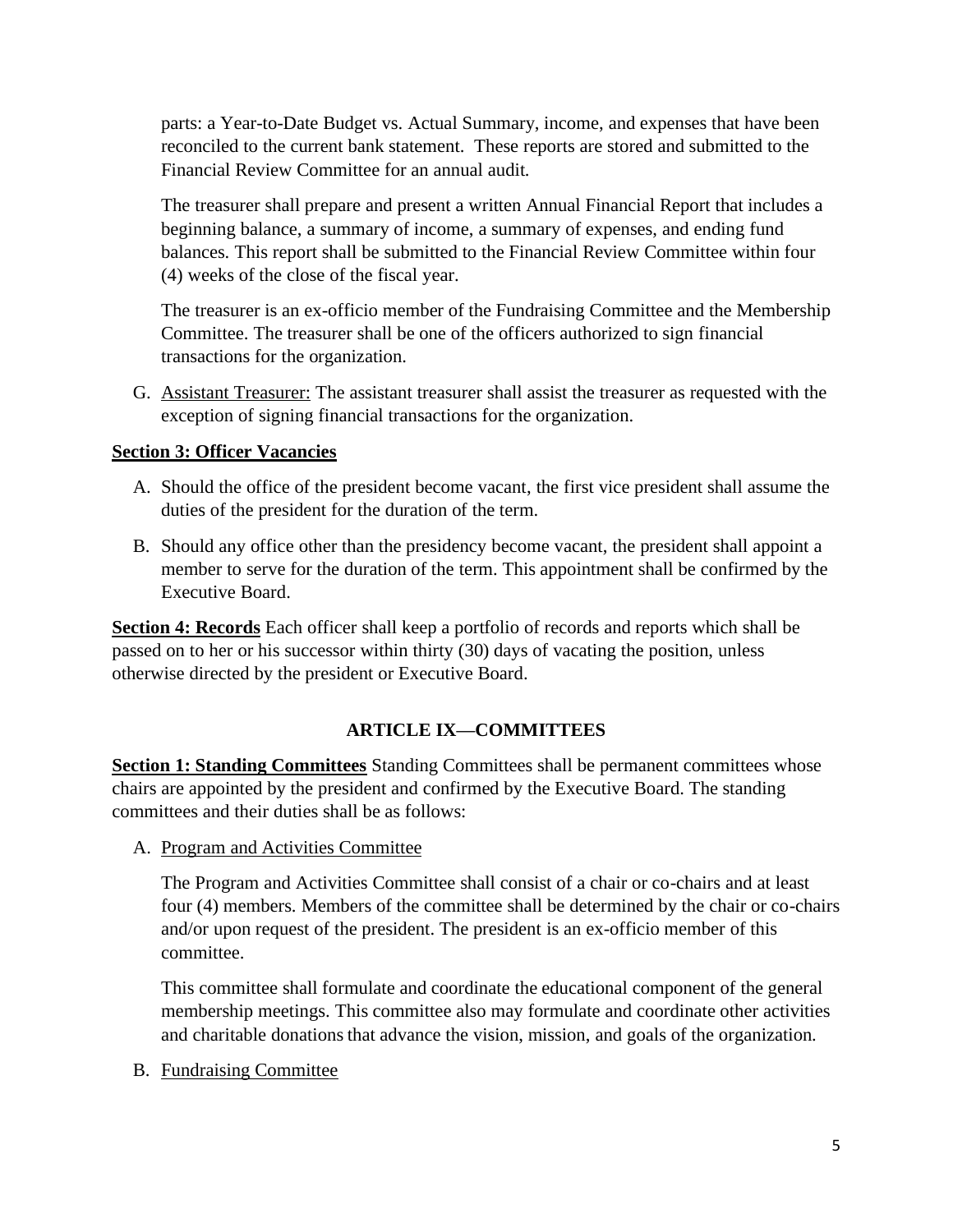The Fundraising Committee shall consist of a chair or co-chairs and at least four (4) members. Members of the committee shall be determined by the chair or co-chairs and/or upon request of the president. The president and treasurer are ex-officio members of this committee.

This committee shall formulate and coordinate two or more annual fundraising activities intended to raise a designated amount of money identified in the organization's annual budget. The amount to be raised shall be a net balance after expenses. The scope and budget for each fundraising activity shall be presented to and approved by the Executive Board prior to implementation.

#### C. Membership Committee

The Membership Committee shall be chaired by the second vice president and consist of at least four (4) members. Members of the committee shall be determined by the second vice president and/or upon request of the president. The president and the treasurer are exofficio members of this committee.

This committee shall keep up-to-date membership records including payment records, contact information, and membership applications; monitor membership trends and recommend strategies for the membership recruitment, orientation, retention, and reactivation; provide new members with an orientation package; send dues notices to prospective and current members as needed; maintain attendance records for each general member meeting; and evaluate and make recommendations regarding the FDW membership experience to the Executive Board.

## D. Marketing Committee

The Marketing Committee shall consist of a chair or co-chairs and at least four (4) members. Members of the committee shall be determined by the chair or co-chairs and/or upon request of the president. The president is an ex-officio member of this committee.

This committee shall formulate and coordinate a strategy for communications with members; establish and maintain cooperative relations among community, political, media, and public interest individuals and groups; positively represent FDW to the public; and oversee the organization's social media presence.

## E. Elections, Voting, and Appointments Committee

The Elections, Voting, and Appointments Committee shall consist of a chair or co-chairs and at least four (4) members. Members of the committee shall be determined by the chair or co-chairs and/or upon request of the president. The president is an ex-officio member of this committee.

This committee shall formulate and coordinate voter registration including registrant training and voter registration events, keep members informed about upcoming election and appointment opportunities, and partner with FCDC to recruit and support new candidates, especially women, for elected and appointed positions.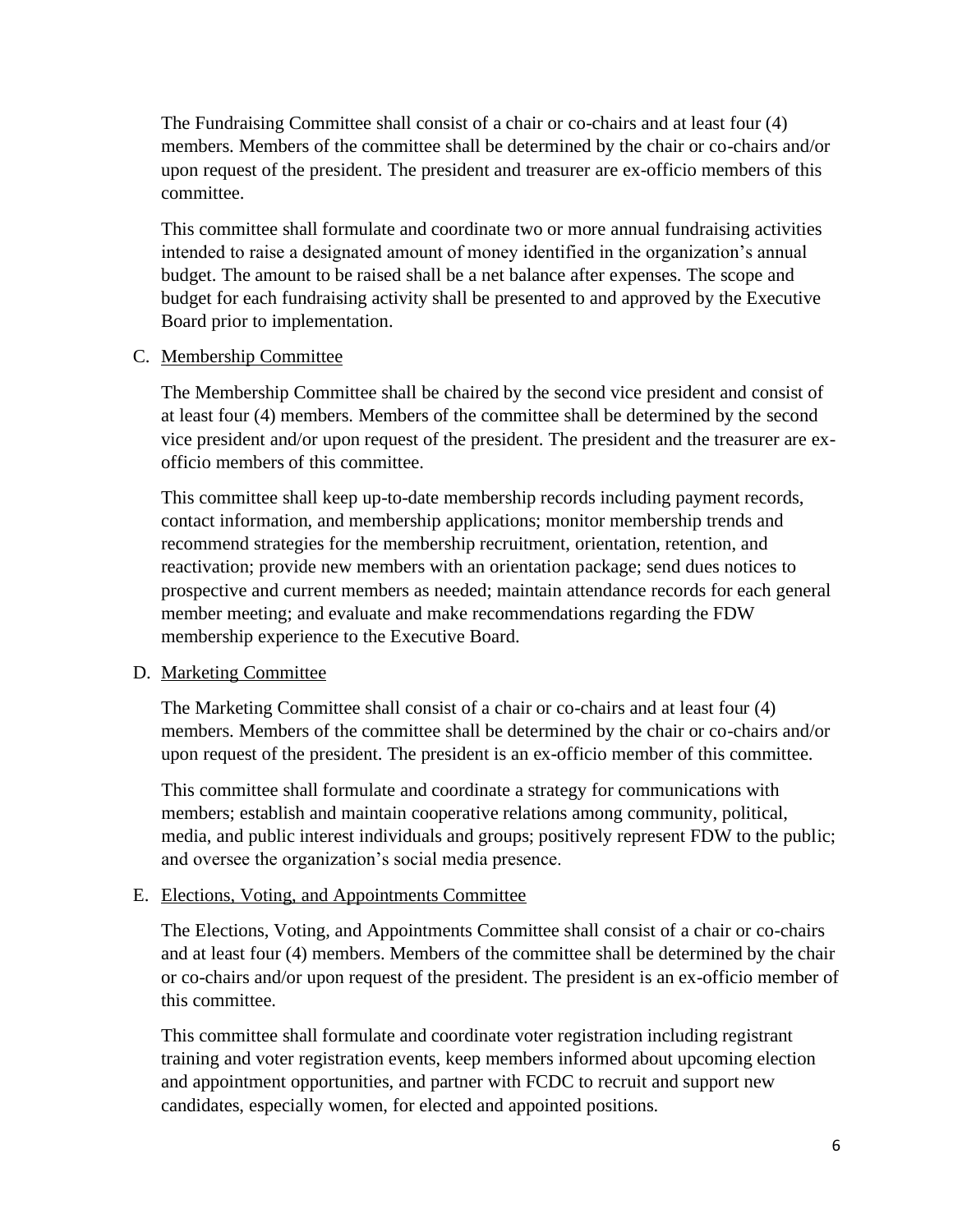#### F. Bylaws Committee

The Bylaws Committee shall consist of a chair or co-chairs and at least four (4) members. Members of the committee shall be determined by the chair or co-chairs and/or upon request of the president. The president is an ex-officio member of this committee.

This committee shall gather input and feedback from the membership about bylaw changes, discuss and call for amendments to the bylaws on an annual or as needed basis, and discuss and submit bylaw amendments to the Executive Board.

#### G. Political Action Committee

The Political Action Committee shall consist of a chair or co-chairs and at least four (4) members. Members of the committee shall be determined by the chair or co-chairs and/or upon request of the president. The president is an ex-officio member of this committee.

This committee shall support, advocate for, network with, and educate FDW members and the community on Democratic issues and candidates.

**Section 2: Special Committees** Special Committees shall be ad-hoc committees whose chairs are appointed by the president and approved by the Executive Board. Although additional special committees may be formed by the president, the organization shall periodically have the following special committees:

## A. Nominating Committee

The Nominating Committee shall consist of a chair or co-chairs and at least three (3) members. Members of the committee shall be determined by the chair or co-chairs and/or upon request of the president. This committee shall be formed at least four (4) months in advance of the annual election. It shall be disbanded at the close of the annual election.

This committee shall ask FDW members to submit written nominations for each elected office at the October meeting. Subsequently the committee shall prepare a slate of nominees to be presented for an election at the November meeting. Nominations shall be accepted from the floor and shall be added to the slate of nominees before voting commences at the November meeting. The election shall follow procedures in these bylaws under ARTICLE VII: ELECTION OF OFFICERS.

If a member of the Nominating Committee chooses to run for an officer position, s/he must resign from the Nominating Committee.

## B. Financial Review Committee

The Financial Review Committee shall consist of a chair or co-chairs and at least two (2) members. Members of the committee shall be determined by the chair or co-chairs and/or upon request of the president. Members may include FDW members, as well as one volunteer or paid consultant who is not an FDW member if such person has the approval of the Executive Board. Members may not include anyone authorized to sign financial transactions.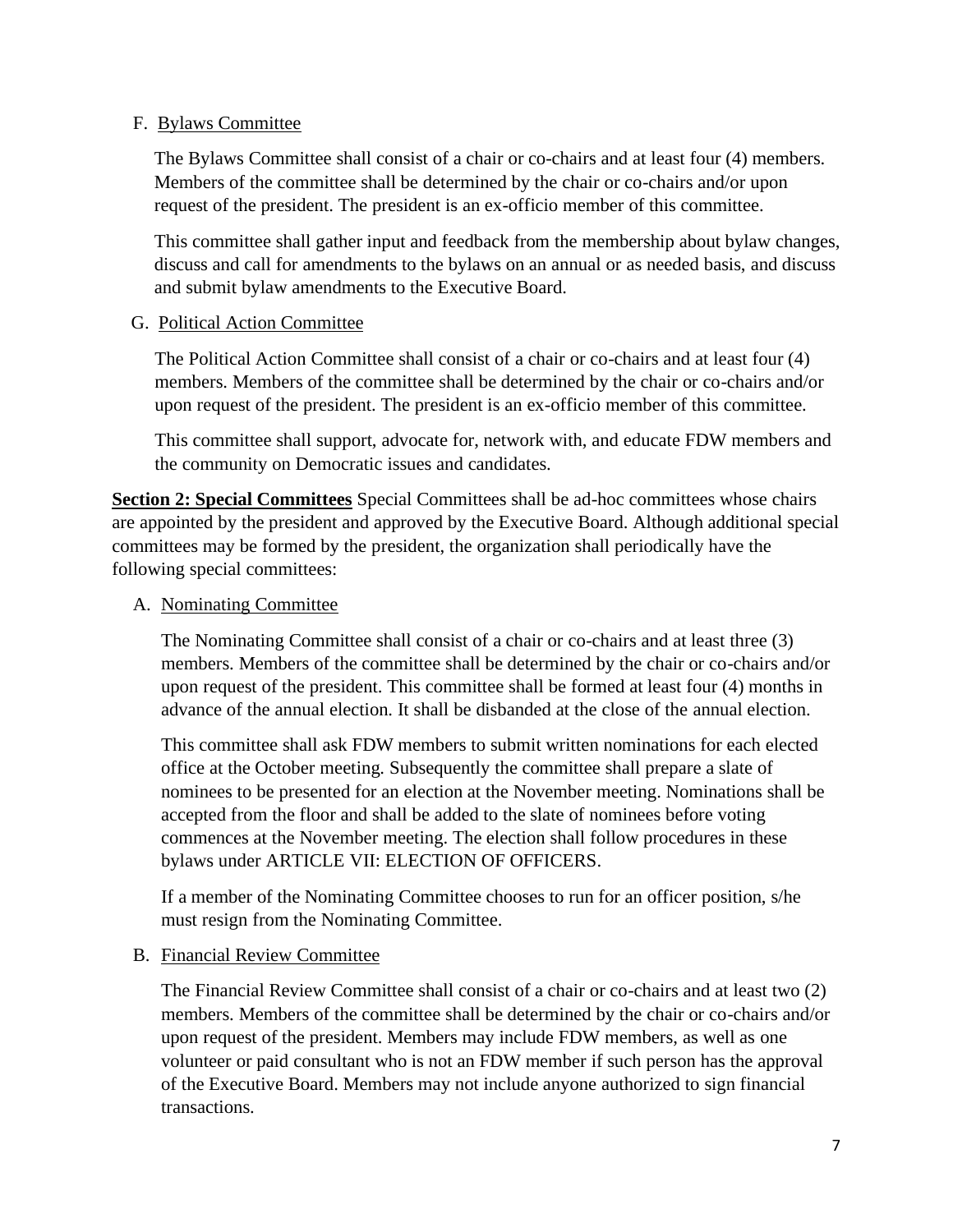Annually, the president shall appoint and authorize a Financial Review Committee to review and comment on the accuracy of the monthly financial records, the annual report, and the use of generally accepted accounting principles in the organization's record keeping. The annual Financial Review shall include verification of assets, liabilities, transactions, and fund balances.

 This committee shall be formed at least one (1) month prior to the end of the fiscal year and disbanded upon the completed review and approval of the Annual Financial Report. The committee shall submit to the Executive Board a report of its findings within eight (8) weeks of the close of the fiscal year.

**Section 3: Records** Committee chairs or co-chairs shall keep a portfolio of records and reports which shall be passed on to her or his successor within thirty (30) days of vacating the position, unless otherwise directed by the president or Executive Board.

# **ARTICLE X—FINANCES**

 **Section 1: Annual Budget** FDW shall collect dues and raise funds in order to finance its operations and in support of programs approved by the general membership. The Executive Board shall create an annual budget for the fiscal year. This budget shall be presented for approval to the general membership by February 28 of each year. The Executive Board shall review the annual budget and actual income and expenses at each of its regular meetings.

**Section 2: Authorizations** All funds shall be deposited in a viable financial institution selected by the Executive Board. All financial transactions issued in the name of FDW shall be signed by two of the following: president, first vice president, and treasurer.

**Section 3: Records** Records of collections, deposits, and disbursements of all funds shall be maintained using generally accepted accounting principles. For the approval and processing of any reimbursement, a Check Request/Reimbursement form must be submitted with required signatures. No officer may sign reimbursement checks or forms for their own reimbursement. Financial records shall be reviewed annually by the Financial Review Committee comprised of members who are not responsible for the financial transactions of the organization.

## **ARTICLE XI—PARLIAMENTARY PROCEDURE/STANDING RULES**

*Robert's Rules of Order, Newly Revised*, shall govern all points of parliamentary procedure not covered by these bylaws.

## **ARTICLE XII—AMENDMENTS**

These Bylaws may be amended or revised at any general meeting of the membership of the FDW by a two-thirds (2/3) majority of voting members present at the meeting provided thirty (30) days advance notice of the meeting has been given in writing at a general membership meeting, via email, or via calling-post notice to voting members, and there is the necessary quorum at the meeting.